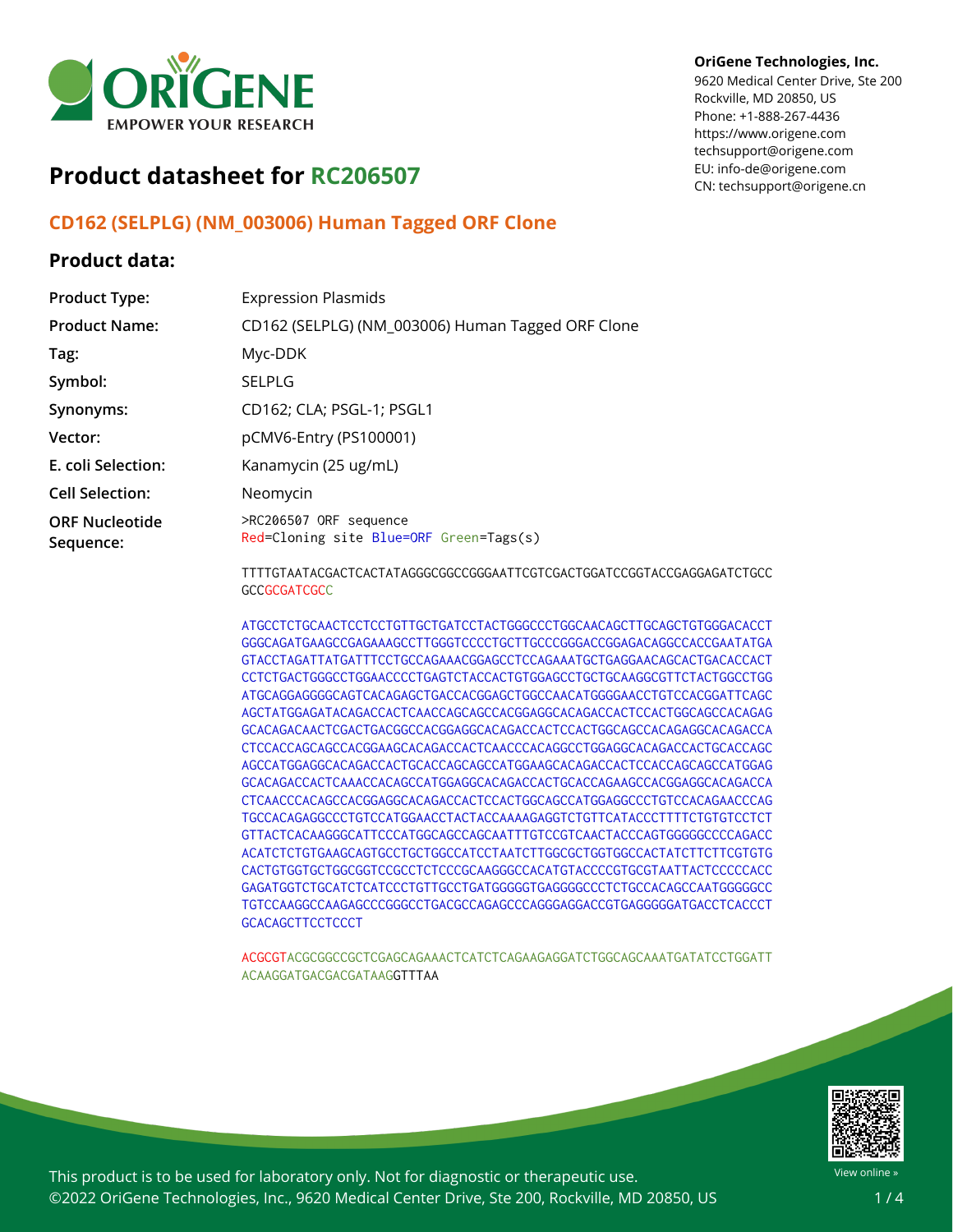

EcoR V Flag.Tag Fse I  $\begin{array}{lll} & \text{EcoR\,V} & \text{Flag}\\ \text{GAT\,GCA\,GCA\,AAT\,GAT\,ATC\,CTG\,GAT\,TAC\,AAG\,GAT\,GAC\,GAT\,AAG\,GAT\,AAG\,GAT\,AAG\,GAT\,AAG\,GAT\,AAG\,GAT\,AAG\,GAT\,AAG\,GAT\,AAG\,GAT\,AAG\,GAT\,AAG\,GAT\,AAG\,GAT\,AAG\,GAT\,AAG\,GAT\,AAG\,GAT\,AAG\,GAT\,AAG\,GAT\,AAG\,GAT\,AAG\,$  $L$  A A  $\overline{D}$  $\mathbb N$  $\mathbf D$  $\mathbf I$ L  $D$  $\mathbf{Y}$  $\mathbf{R}$ D D  $\,$  D  $\mathbb D$ K V stop

\* The last codon before the Stop codon of the ORF

#### **Plasmid Map:**



This product is to be used for laboratory only. Not for diagnostic or therapeutic use. ©2022 OriGene Technologies, Inc., 9620 Medical Center Drive, Ste 200, Rockville, MD 20850, US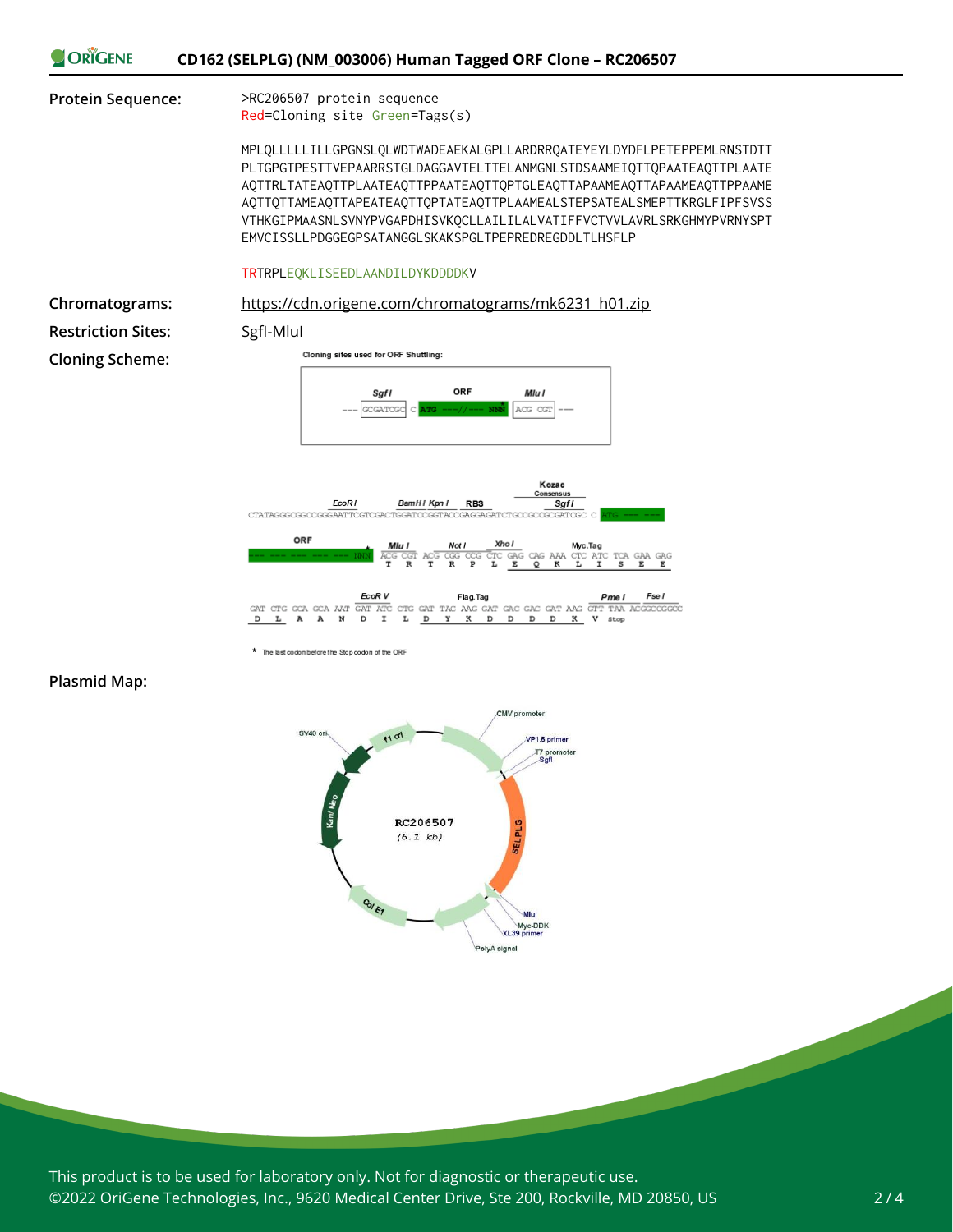| ORIGENE                       | CD162 (SELPLG) (NM_003006) Human Tagged ORF Clone - RC206507                                                                                                                                                                                                                                                                                                                                                                                                                                                                                                                                                                                                                                                                                                                                                                                                |
|-------------------------------|-------------------------------------------------------------------------------------------------------------------------------------------------------------------------------------------------------------------------------------------------------------------------------------------------------------------------------------------------------------------------------------------------------------------------------------------------------------------------------------------------------------------------------------------------------------------------------------------------------------------------------------------------------------------------------------------------------------------------------------------------------------------------------------------------------------------------------------------------------------|
| <b>ACCN:</b>                  | NM_003006                                                                                                                                                                                                                                                                                                                                                                                                                                                                                                                                                                                                                                                                                                                                                                                                                                                   |
| <b>ORF Size:</b>              | 1206 bp                                                                                                                                                                                                                                                                                                                                                                                                                                                                                                                                                                                                                                                                                                                                                                                                                                                     |
| <b>OTI Disclaimer:</b>        | The molecular sequence of this clone aligns with the gene accession number as a point of<br>reference only. However, individual transcript sequences of the same gene can differ through<br>naturally occurring variations (e.g. polymorphisms), each with its own valid existence. This<br>clone is substantially in agreement with the reference, but a complete review of all prevailing<br>variants is recommended prior to use. More info                                                                                                                                                                                                                                                                                                                                                                                                              |
| <b>OTI Annotation:</b>        | This clone was engineered to express the complete ORF with an expression tag. Expression<br>varies depending on the nature of the gene.                                                                                                                                                                                                                                                                                                                                                                                                                                                                                                                                                                                                                                                                                                                     |
| Components:                   | The ORF clone is ion-exchange column purified and shipped in a 2D barcoded Matrix tube<br>containing 10ug of transfection-ready, dried plasmid DNA (reconstitute with 100 ul of water).                                                                                                                                                                                                                                                                                                                                                                                                                                                                                                                                                                                                                                                                     |
| <b>Reconstitution Method:</b> | 1. Centrifuge at 5,000xg for 5min.<br>2. Carefully open the tube and add 100ul of sterile water to dissolve the DNA.<br>3. Close the tube and incubate for 10 minutes at room temperature.<br>4. Briefly vortex the tube and then do a quick spin (less than 5000xg) to concentrate the liquid<br>at the bottom.<br>5. Store the suspended plasmid at -20°C. The DNA is stable for at least one year from date of<br>shipping when stored at -20°C.                                                                                                                                                                                                                                                                                                                                                                                                         |
| RefSeq:                       | NM 003006.3, NP 002997.1                                                                                                                                                                                                                                                                                                                                                                                                                                                                                                                                                                                                                                                                                                                                                                                                                                    |
| <b>RefSeq Size:</b>           | 2573 bp                                                                                                                                                                                                                                                                                                                                                                                                                                                                                                                                                                                                                                                                                                                                                                                                                                                     |
| <b>RefSeq ORF:</b>            | 1239 bp                                                                                                                                                                                                                                                                                                                                                                                                                                                                                                                                                                                                                                                                                                                                                                                                                                                     |
| Locus ID:                     | 6404                                                                                                                                                                                                                                                                                                                                                                                                                                                                                                                                                                                                                                                                                                                                                                                                                                                        |
| <b>UniProt ID:</b>            | Q14242                                                                                                                                                                                                                                                                                                                                                                                                                                                                                                                                                                                                                                                                                                                                                                                                                                                      |
| <b>Cytogenetics:</b>          | 12q24.11                                                                                                                                                                                                                                                                                                                                                                                                                                                                                                                                                                                                                                                                                                                                                                                                                                                    |
| <b>Protein Families:</b>      | Druggable Genome, Transmembrane                                                                                                                                                                                                                                                                                                                                                                                                                                                                                                                                                                                                                                                                                                                                                                                                                             |
| <b>Protein Pathways:</b>      | Cell adhesion molecules (CAMs)                                                                                                                                                                                                                                                                                                                                                                                                                                                                                                                                                                                                                                                                                                                                                                                                                              |
| MW:                           | 42.1 kDa                                                                                                                                                                                                                                                                                                                                                                                                                                                                                                                                                                                                                                                                                                                                                                                                                                                    |
| <b>Gene Summary:</b>          | This gene encodes a glycoprotein that functions as a high affinity counter-receptor for the cell<br>adhesion molecules P-, E- and L- selectin expressed on myeloid cells and stimulated T<br>lymphocytes. As such, this protein plays a critical role in leukocyte trafficking during<br>inflammation by tethering of leukocytes to activated platelets or endothelia expressing<br>selectins. This protein requires two post-translational modifications, tyrosine sulfation and<br>the addition of the sialyl Lewis x tetrasaccharide (sLex) to its O-linked glycans, for its high-<br>affinity binding activity. Aberrant expression of this gene and polymorphisms in this gene are<br>associated with defects in the innate and adaptive immune response. Alternate splicing<br>results in multiple transcript variants.[provided by RefSeq, Apr 2011] |

This product is to be used for laboratory only. Not for diagnostic or therapeutic use. ©2022 OriGene Technologies, Inc., 9620 Medical Center Drive, Ste 200, Rockville, MD 20850, US